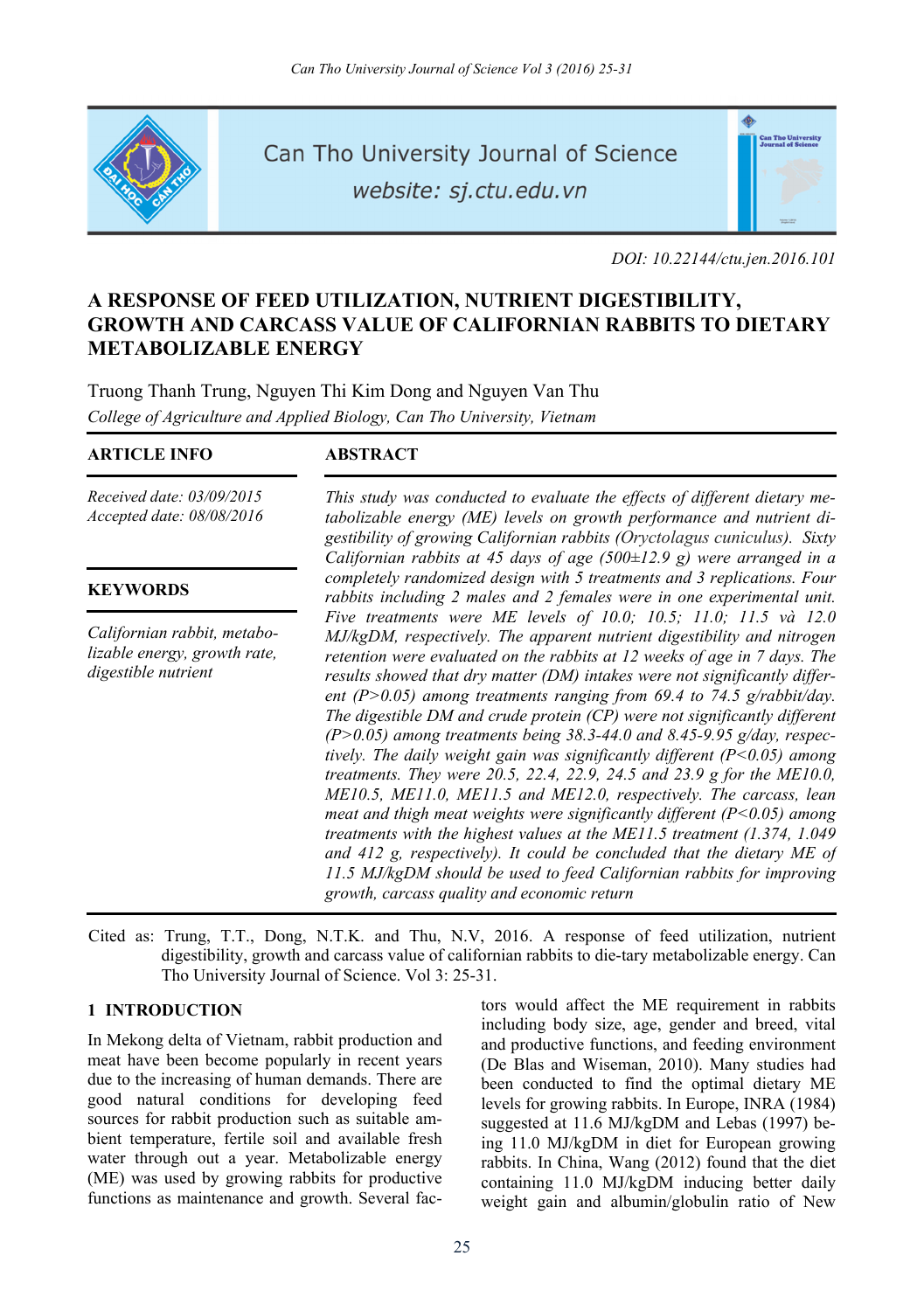Zealand White rabbit. Maize is a major staple food grain throughout the world and a major feedstuff in developed countries. The maize grain is a major feed grain and a standard component of livestock diets where it is used as a source of energy (Heuze, 2015). In Vietnam, maize is the second most important food crop after rice. Maize is also the primary source of feed for Vietnam's livestock. Mekong Delta had 403.000 ha for maize cultivation (General Statistics Office of Vietnam, 2014). These oversea studies used pellets while farmer in Mekong Delta of Vietnam used separately feedstuffs for feeding rabbits. The studies on ME level requirement in Californian rabbits in Mekong Delta of Vietnam have been limited. This study aimed to determine the optimum level of ME level in the diets of growing Californian rabbits for growth rate, carcass performance and economic return under feeding conditions in Mekong Delta of Vietnam.

## **2 MATERIALS AND METHODS**

#### **2.1 Location and time**

The experiment was carried out at the experimental farm which is located in Long Hoa ward, Binh Thuy district, Can Tho city, Vietnam. The chemical analysis of feed, feces, urine and meat was done at the laboratory E205 of the Department of Animal Science, College of Agriculture and Applied Biology, Can Tho University. The implementation of this study was from May to September 2014.

#### **2.2 Experimental design**

Sixty Californian rabbits at 45 days of age  $(500\pm12.9 \text{ g})$  were arranged in a completely randomized design with 5 treatments. The treatments were different metabolizable energy concentration in diets including 10.0; 10.5; 11.0; 11.5 and 12.0 MJ/kgDM corresponding to ME10.0; ME10.5; ME11.0; ME11.5 and ME12.0 treatments, respectively. The dietary crude protein, lysine, methionine and threonine were formulated at the level of 19.0% CP, 0.95% Lys, 0.67% Met and 0.75% Thr for all experimental units. Four rabbits including 2 males and 2 females were used in an experimental unit. Three replications were applied for all treatments and the experiment lasted 12 weeks. After finishing, all animals were slaughtered for evaluating carcasses and meat quality. Ingredient formulations and chemical composition of diets in the experiment were presented in table 1.

| Ingredients, %DM                    | <b>ME10.0</b> | <b>ME10.5</b> | <b>ME11.0</b> | <b>ME11.5</b> | <b>ME12.0</b> |
|-------------------------------------|---------------|---------------|---------------|---------------|---------------|
| Sweet potato vines                  | 47.0          | 40.0          | 38.0          | 31.0          | 24.0          |
| Para grass                          | 38.0          | 35.0          | 29.0          | 24.0          | 20.0          |
| Soybean extraction meal             | 10.0          | 13.0          | 14.0          | 17.0          | 20.0          |
| Maize                               | 5.00          | 12.0          | 19.0          | 28.0          | 36.0          |
| Chemical composition of diets, % DM |               |               |               |               |               |
| DM                                  | 14.0          | 15.6          | 17.0          | 19.9          | 23.6          |
| <b>OM</b>                           | 89.1          | 89.9          | 90.7          | 91.8          | 92.8          |
| CP                                  | 19.0          | 19.0          | 19.0          | 19.0          | 19.0          |
| EE                                  | 5.60          | 5.34          | 5.27          | 5.01          | 4.74          |
| <b>CF</b>                           | 20.2          | 18.5          | 16.5          | 14.2          | 12.1          |
| <b>NDF</b>                          | 47.2          | 43.9          | 40.4          | 36.1          | 32.3          |
| ADF                                 | 29.8          | 27.2          | 24.7          | 21.4          | 18.5          |
| Ash                                 | 10.9          | 10.1          | 9.29          | 8.21          | 7.24          |
| ME. MJ/kgDM                         | 10.0          | 10.5          | 11.0          | 11.5          | 12.0          |

**Table 1: Feed ingredients and chemical composition of the experimental diets (%DM)** 

*DM: dry matter, OM: organic matter, CP: crude protein, EE: ether extract, CF: crude fiber, NDF: neutral detergent fiber, ADF: acid detergent fiber, ME: metabolizable energy* 

#### **2.3 Animal and housing**

Californian rabbits were produced at experimental farm. Rabbits were kept in cages made from grid iron and wood with dimension of width (0.5 m), length (0.5 m) and height (0.4 m). Rabbits were used bio-Quini-coc and Ivermectin 0.25% for prevention coccidiosis and parasites at the beginning time of experiment. The rabbits at 60 days of age were vaccinated to prevent rabbit hemorrhagic disease.

#### **2.4 Feeds and feeding**

Para grass, sweet potato vines, soybean extraction meal and maize were used in the experiment. Para grass was collected surrounding the farm daily. The animals were fed three times a day at 7:00h, 12:00h and 17:00h. Fresh water was available for all rabbits almost all day and night time. The refus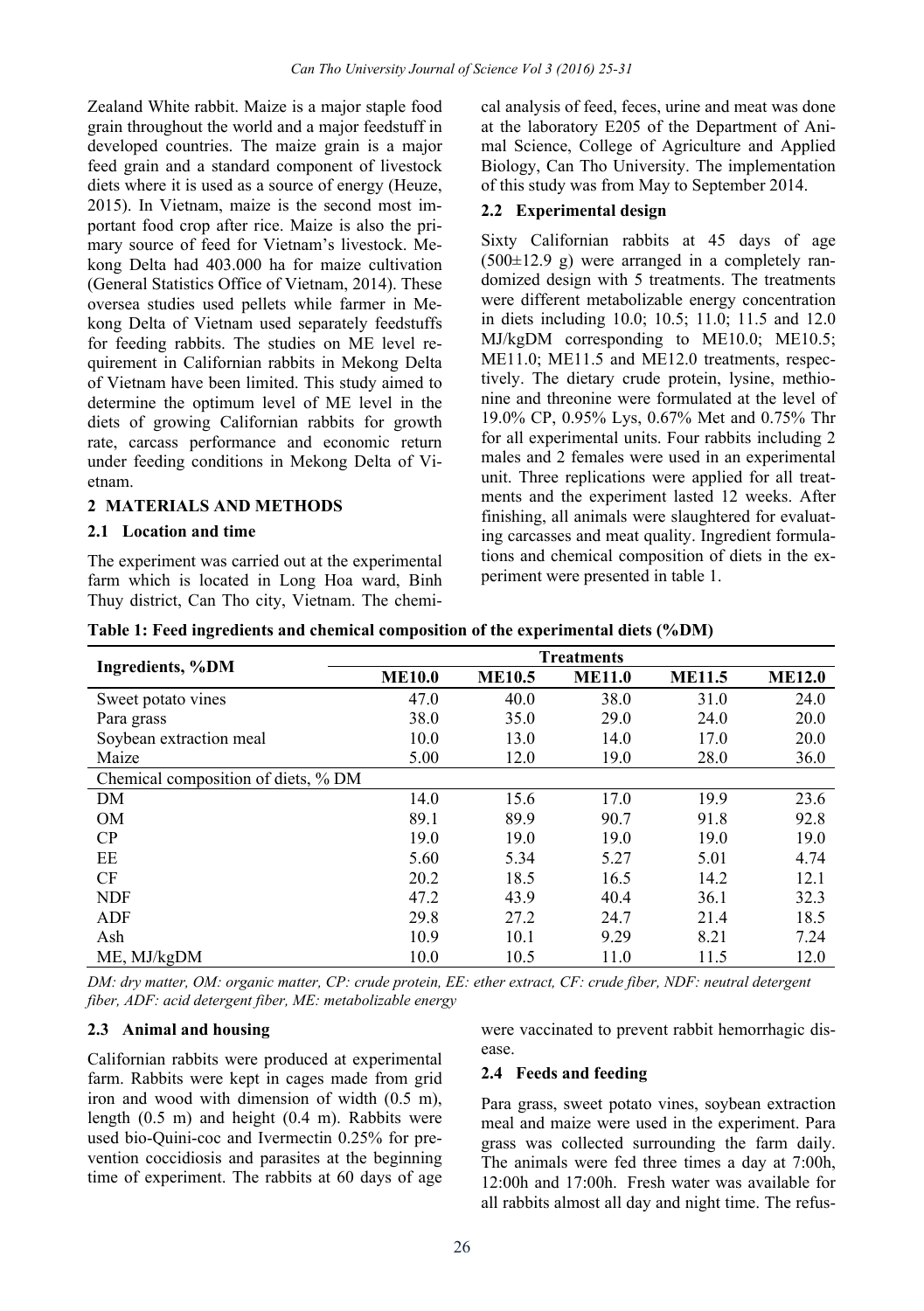als were weighed daily in the morning to calculate the feed intake. All feeds were analyzed chemical composition and calculated ME for the treatments.

## **2.5 Measurements**

The feeds and refusals were taken for analysis of DM, OM, CP, EE, NDF, ADF, and ash following procedures of AOAC (1990), Van Soest *et al*. (1991) and Robertson and Van Soest (1981). The metabolizable energy (ME) values of feeds were calculated according to the formula proposed by Maertens *et al*. (2002) and Cheeke (1987).

Rabbits were weighed individually every week. Daily feed intakes, growth rate, and feed conversion ratios were measured and calculated. After finishing, the experimental rabbits were slaughtered for evaluating carcass quality. The economic analysis was also done among the treatments.

Apparent of nutrient digestibility and nitrogen retention were determined by collecting and analyzing offered and refused feeds, feces, and urine daily. The animals had one week for getting samples according to McDonald *et al*. (2002). Feeds and refusals were daily measured. Urine was also

collected for nitrogen analysis to calculate the nitrogen retention. DM, CP, EE, NDF and ADF digestibility were employed according Mc Donald *et al.* (2002).

Carcass and meat quality were determined by slaughtering all rabbits at the end of the experiment. Slaughtering procedure was implemented according to the standard described by QCVN 01- 75: 2011/BNNPTNT (2001). Thigh and lean meat was sampled to analyze DM, OM, CP, EE and ash (AOAC, 1990) within a day.

## **2.6 Data analysis**

The data were analyzed by analysis of variance using the One-way model in Minitab 16.1.0. software (Minitab, 2010). To compare difference between mean values of treatments, Tukey's test was used (Minitab, 2010).

## **3 RESULTS AND DISCUSSIONS**

## **3.1 Chemical composition and ME values of feeds in the experiment**

Nutrient composition and ME values of feeds used in the experiment was presented in Table 2.

**Table 2: Nutrient composition of feeds in the experiment (%DM)** 

| Feeds                   | DМ   | <b>OM</b> | $\bf CP$ | ЕE                  | CF   | <b>NDF</b> |             |             | ADF Ash ME, MJ/kgDM |
|-------------------------|------|-----------|----------|---------------------|------|------------|-------------|-------------|---------------------|
| Sweet potato vines      | 10.5 | 88.2      | 20.1     | 7.50                | 16.5 | 42.5       | 28.2 11.8   |             | 10.4                |
| Para grass              | 15.2 |           |          | 88.0 12.6 4.12 31.2 |      | 65.4       | $40.3$ 12.0 |             | 8.54                |
| Soybean extraction meal | 90.2 | 92.3      | 43.2     | 3.02                | 4.85 | 15.5       |             | $10.3$ 7.70 | 12.4                |
| Maize                   | 88.4 | 98.7      | 8.40     | 4.21                | 2.67 | 16.4       | 4.38        | 1.30        | 14.8                |

*ME10.0, ME10.5, ME11.0, ME11.5 and ME12.0 were the treatments contained different metabolizable energy levels of 10.0; 10.5; 11.0; 11.5 and 12.0 MJ/kgDM, respectively; DM: dry matter, OM: organic matter, CP: crude protein, EE: ether extract, CF: crude fiber, NDF: neutral detergent fiber, ADF: acid detergent fiber, ME: metabolizable energy.* 

Table 2 showed that CP content of para grass (12.6%) was lower than that of sweet potato vine (20.1%). The CP and ME content of soybean extraction meal were 43.2% and 12.4 MJ/kgDM, respectively. The CP concentration of maize was 8.40% and ME content was 14.8 MJ/kgDM. The NDF values of para grass and sweet potato vines were 65.4% and 42.5%, respectively. Maize was a main feed supplying energy in the diets.

## **3.2 Feed and nutrient intakes**

The feed and nutrient intakes of rabbits fed diets containing different ME levels were presented in Table 3.

The DM intakes of sweet potato and para grass considerably decreased (P<0.05) while DM intakes of maize and soybean extraction meal increased (P<0.05) corresponding with increasing levels of ME in diets. The DM intake was not significantly different among treatments being from 69.4-74.5

gDM/rabbit/day. It was similar to the results of using different levels of sweet potato tuber and soybean extraction meal in the crossbred rabbit diets reported by Giang (2010) being 57.4-85.1 gDM/rabbit/day. The DM intake value in this experiment also consisted with the results of Butcher et al. (1981) being from 40.1-90.7 gDM/rabbit/day by using different ME concentration in Californian and New Zealand White rabbit diets. The CP intake was similar  $(P>0.05)$  among treatments. They were 13.2, 13.8, 14.2, 14.0 and 14.1 g/rabbit/day for the ME10.0, ME10.5, ME11.0, ME11.5 and ME12.0 treatments, respectively. The CP intake values in this experiment were higher than the findings of Giang (2010) being 12.7-13.2 gDM/rabbit/day. The NDF, ADF and CF intakes decreased (P<0.05) while the ME intake increased  $(P<0.05)$  by increasing of maize and soybean extraction meal in the diets. It could be explained that maize and soybean extraction meal contained high ME and low fiber components. De Blas and Wiseman (2010) stated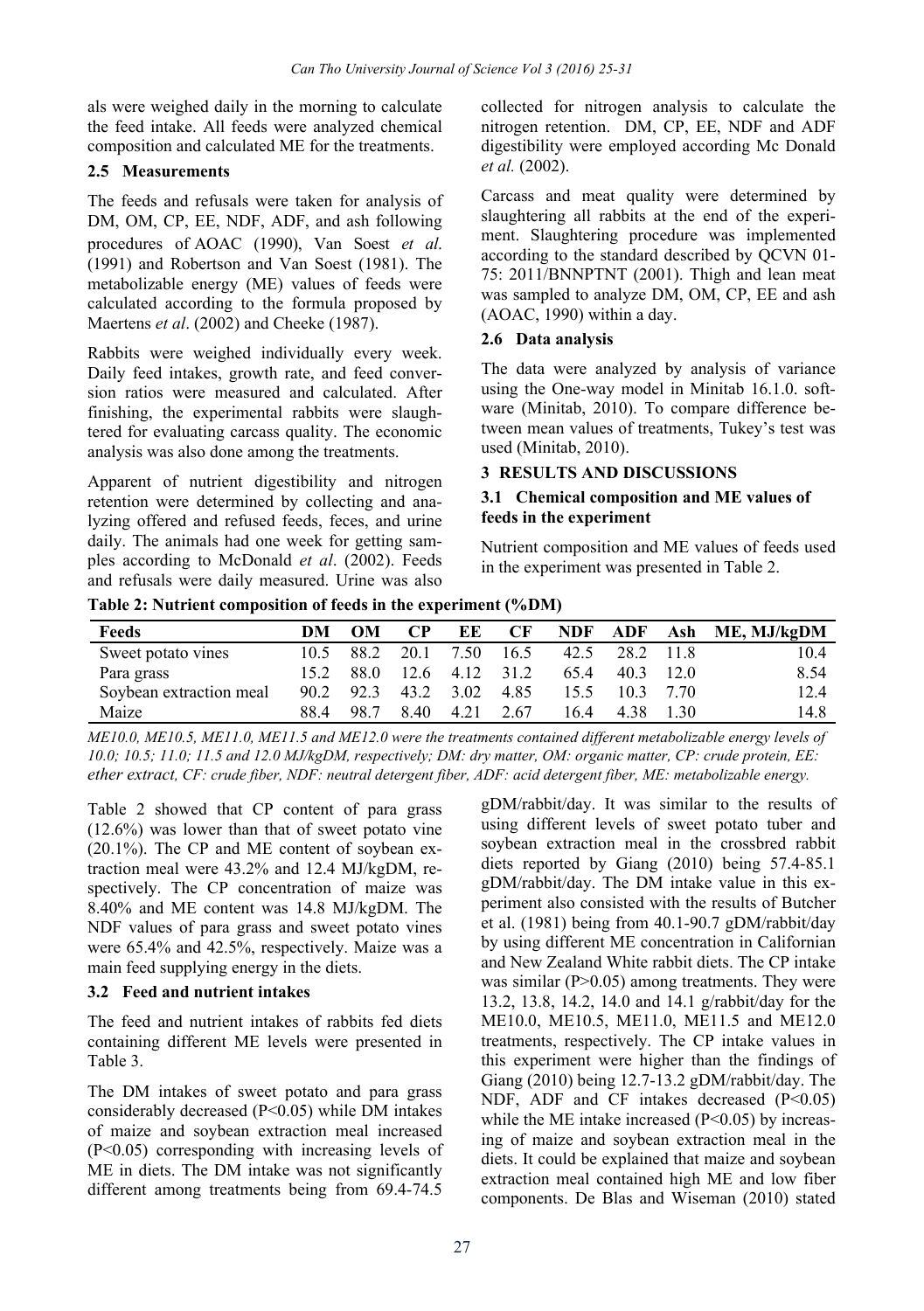that increasing ME levels in the diets usually decreased crude fiber and fiber fraction concentration. The ME intake values were proportionally increased (P<0.05) from 0.70 to 0.88 MJ/rabbit/day for the ME10.0 to ME12.0 treatments. It was similar to findings of Hoang (2009) being from 0.89 and 0.91 MJ/rabbit/day for Crossbred (Local x New Zealand White) and New Zealand White rabbits, respectively.

|  |  |  |  | Table 3: The feed and nutrient intakes of rabbits in the experiment |
|--|--|--|--|---------------------------------------------------------------------|
|--|--|--|--|---------------------------------------------------------------------|

|                            | <b>Treatments</b> |               |                    |                    |                   | <b>SEM/P</b> |
|----------------------------|-------------------|---------------|--------------------|--------------------|-------------------|--------------|
|                            | <b>ME10.0</b>     | <b>ME10.5</b> | <b>ME11.0</b>      | <b>ME11.5</b>      | <b>ME12.0</b>     |              |
| Feed, gDM/rabbit/day       |                   |               |                    |                    |                   |              |
| <b>SPV</b>                 | 32.6a             | 29.2a         | 29.0a              | 22.3 <sub>b</sub>  | 17.9 <sub>b</sub> | 1.23/0.001   |
| Para grass                 | 26.5a             | 24.8a         | 20.9ab             | 18.5 <sub>bc</sub> | 14.0c             | 1.21/0.001   |
| Maize                      | 3.47e             | 8.64d         | 14.2c              | 20.7 <sub>b</sub>  | 26.4a             | 0.84/0.001   |
| <b>SEM</b>                 | 6.94d             | 9.36cd        | 10.4 <sub>bc</sub> | 12.6ab             | 15.0a             | 0.54/0.001   |
| Total intake, g/rabbit/day |                   |               |                    |                    |                   |              |
| DM                         | 69.4              | 72.0          | 74.5               | 74.1               | 73.3              | 3.55/0.853   |
| <b>OM</b>                  | 61.8              | 64.7          | 67.6               | 68.0               | 68.0              | 3.23/0.607   |
| CP                         | 13.2              | 13.8          | 14.2               | 14.0               | 14.1              | 0.66/0.836   |
| EE                         | 3.89              | 3.86          | 3.95               | 3.69               | 3.49              | 0.18/0.420   |
| CF                         | 14.1a             | 13.2ab        | 12.2ab             | 10.6 <sub>bc</sub> | 8.76c             | 0.59/0.001   |
| <b>NDF</b>                 | 32.8a             | 31.5a         | 29.9ab             | 26.9ab             | 23.4 <sub>b</sub> | 1.44/0.006   |
| ADF                        | 20.7a             | 19.6ab        | 18.3ab             | 15.9 <sub>bc</sub> | 13.4c             | 0.87/0.001   |
| Ash                        | 7.60a             | 7.25ab        | 6.92ab             | 6.08 <sub>bc</sub> | 5.30c             | 0.32/0.003   |
| ME, MJ/day                 | 0.70d             | 0.76c         | 0.82 <sub>b</sub>  | 0.85ab             | 0.88a             | 0.04/0.001   |

*The numbers with different superscript letters in the same row were significantly different (P < 0.05). SPV: sweet potato vines, SEM: soybean extraction meal* 

#### **3.3 Growth performance and economic returns**

fed diets containing different ME levels were shown in Table 4.

Growth rate and economic returns of the rabbits

**Table 4: Body weight, daily weight gain, feed conversion ratio and economic returns of experimental rabbits** 

| <b>Items</b>                |                | <b>SEM/P</b>  |                   |                 |                    |            |
|-----------------------------|----------------|---------------|-------------------|-----------------|--------------------|------------|
|                             | <b>ME10.0</b>  | <b>ME10.5</b> | <b>ME11.0</b>     | <b>ME11.5</b>   | <b>ME12.0</b>      |            |
| Initial weight, g/rabbit    | 511            | 510           | 508               | 507             | 508                | 1.26/0.174 |
| Final weight, g/rabbit      | $2,233^b$      | $2,391^{ab}$  | $2.433^a$         | $2,566^{\circ}$ | 2.517 <sup>a</sup> | 37.2/0.002 |
| Daily weight gain, g/rabbit | $20.5^{\rm b}$ | $22.4^{ab}$   | 22.9 <sup>a</sup> | $24.5^{\rm a}$  | 23.9 <sup>a</sup>  | 0.43/0.002 |
| Feed conversion ratio       | 3.39           | 3.22          | 3.25              | 3.03            | 3.08               | 0.19/0.685 |
| Feed cost, VND/rabbit       | 40.513         | 45,511        | 50,598            | 53.464          | 56,183             |            |
| Total cost, VND/rabbit      | 125,513        | 130,511       | 135,598           | 138,464         | 141,183            |            |
| Income, VND/rabbit          | 178,632        | 191,247       | 194,616           | 205,244         | 201,396            |            |
| Profit, VND/rabbit          | 53,119         | 60,736        | 59,019            | 66,780          | 60,213             |            |

*ME10.0, ME10.5, ME11.0, ME11.5 and ME12.0 were the treatments contained different metabolizable energy levels of 10.0; 10.5; 11.0; 11.5 and 12.0 MJ/kgDM, respectively. The numbers with different superscript letters in the same row were significantly different (P < 0.05). 1kg rabbit live weight=80,000VND; 21,000VND=1USD* 

Daily weight gain was significantly different (P<0.05) among treatments. They were 20.5, 22.4, 22.9, 24.5 and 23.9 g/rabbit/day for the ME10.0, ME10.5, ME11.0, ME11.5 and ME12.0 treatments, respectively. These results leaded to the final weight of rabbits increased when increasing ME concentration in the diets from 10.0 to 11.5 MJ/kgDM then decreased slightly at 12.0 MJ/kgDM. The daily weight gain of rabbits in our experiment was similar to results of the New Zealand White rabbits reported by Wang *et al*. (2012) and El-Tahan *et al.* (2012) from 21.5 to 28.1 g/rabbit/day and from 23.8 to 29.0 g/rabbit/day, respectively. There was a linear relationship  $(R^2=$ 0.77) between ME concentration in diets and daily weight gain of experimental rabbits (Figure 1). De Blas and Wiseman (2010) stated that an increase of the level of dietary energy intake also affected body weight gain and partition of energy retained as protein and fat. The body weight gain was not linearly relationship with digestible energy intake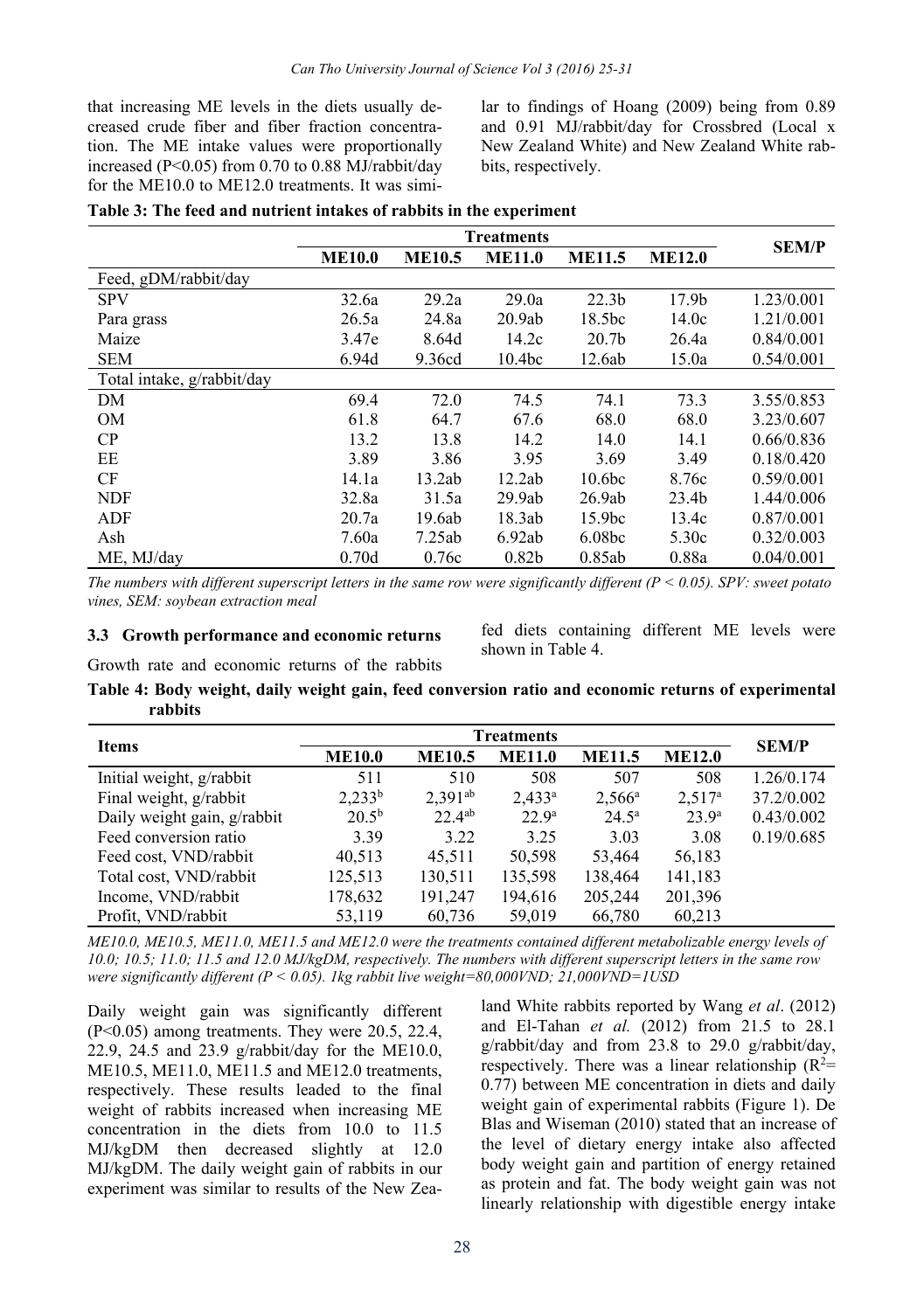(DEI), because some constituents (as fat) tended to increase more than proportionally. They found a regression equation for the relationship between DEI and daily gain (DG) (DG =  $-10.69$ DEI<sup>2</sup> + 33.59DEI - 6.52,  $r = 0.96$ ). The economic analysis

showed that benefits got from the ME11.5 diet were higher than the other diets due to the better final live weight. The relationship between ME concentration in diets and daily weight gain of experimental rabbits was showed in Figure 1.



#### **Fig. 1: Effect of ME concentration in diets on daily weight gain of rabbits in the experiment**

**Table 5: Carcass values, internal organs and meat quality of rabbits in the experiment** 

#### **3.4 Carcass values and meat nutrients**

diets containing the different ME levels were presented in Table 5.

The carcass values and meat quality of rabbits fed

|                                          |                    |                   | <b>Treatments</b> |                   |                   |              |
|------------------------------------------|--------------------|-------------------|-------------------|-------------------|-------------------|--------------|
| <b>Items</b>                             | <b>ME10.0</b>      | <b>ME10.5</b>     | <b>ME11.0</b>     | <b>ME11.5</b>     | <b>ME12.0</b>     | <b>SEM/P</b> |
| Live weight, g (LW)                      | $2,258^b$          | $2,413^{ab}$      | $2,449^a$         | $2,589^{\rm a}$   | $2,548^{\rm a}$   | 37.8/0.002   |
| Carcass weight, g                        | 1,179 <sup>b</sup> | $1,271^{ab}$      | $1,295^{ab}$      | $1,374^{\circ}$   | $1,350^{\rm a}$   | 27.5/0.008   |
| Carcass percentage, %LW                  | 52.3               | 52.6              | 52.9              | 53.0              | 53.0              | 0.43/0.695   |
| Lean meat weight, g                      | 893 <sup>b</sup>   | $977^{ab}$        | 988 <sup>ab</sup> | $1,049^a$         | $1,035^a$         | 19.6/0.004   |
| Lean meat percentage, %                  | 75.7               | 76.9              | 76.3              | 76.4              | 76.7              | 0.39/0.331   |
| Thigh meat weight, g                     | 325 <sup>b</sup>   | 360 <sup>ab</sup> | $368^{ab}$        | 412 <sup>a</sup>  | 391 <sup>a</sup>  | 9.38/0.002   |
| Thigh meat percentage, % carcass         | 27.6               | 28.3              | 28.4              | 30.0              | 28.9              | 0.48/0.062   |
| Body fat, g                              | $15.7^{\circ}$     | 16.3 <sup>c</sup> | 24.0 <sup>b</sup> | 28.0 <sup>b</sup> | 33.7 <sup>a</sup> | 1.08/0.001   |
| Heart, g                                 | 4.33               | 5.00              | 4.67              | 4.33              | 4.67              | 0.28/0.461   |
| Kidney, g                                | 13.3               | 16.7              | 15.0              | 14.3              | 14.3              | 1.16/0.410   |
| Liver, g                                 | 51.0               | 59.3              | 54.0              | 58.7              | 57.0              | 3.08/0.359   |
| Lung, g                                  | 14.3               | 14.3              | 15.7              | 13.0              | 16.7              | 1.40/0.461   |
| Stomach, g                               | 31.3               | 33.3              | 34.0              | 33.3              | 37.0              | 2.65/0.674   |
| Small intestine, cm                      | 274                | 284               | 287               | 299               | 293               | 12.2/0.683   |
| Large intestine, cm                      | 136                | 137               | 118               | 126               | 121               | 6.22/0.191   |
| Caecum length, cm                        | 61.0               | 61.3              | 58.7              | 62.7              | 55.3              | 3.79/0.691   |
| Nutrient composition of meat, % in fresh |                    |                   |                   |                   |                   |              |
| Dry matter                               | 26.9               | 27.0              | 26.1              | 26.3              | 26.6              | 0.45/0.591   |
| Organic matter                           | 98.3               | 97.3              | 97.8              | 97.7              | 97.4              | 0.48/0.289   |
| Crude protein                            | 21.5               | 20.7              | 21.0              | 20.5              | 21.7              | 0.41/0.331   |
| Ether extract                            | 4.57               | 4.61              | 4.83              | 4.94              | 4.95              | 0.24/0.709   |
| Ash                                      | 1.73               | 2.67              | 2.20              | 2.33              | 2.60              | 0.48/0.676   |

*ME10.0, ME10.5, ME11.0, ME11.5 and ME12.0 were the treatments contained different metabolizable energy levels of 10.0; 10.5; 11.0; 11.5 and 12.0 MJ/kgDM, respectively. The numbers with different superscript letters in the same row were significantly different (P < 0.05)*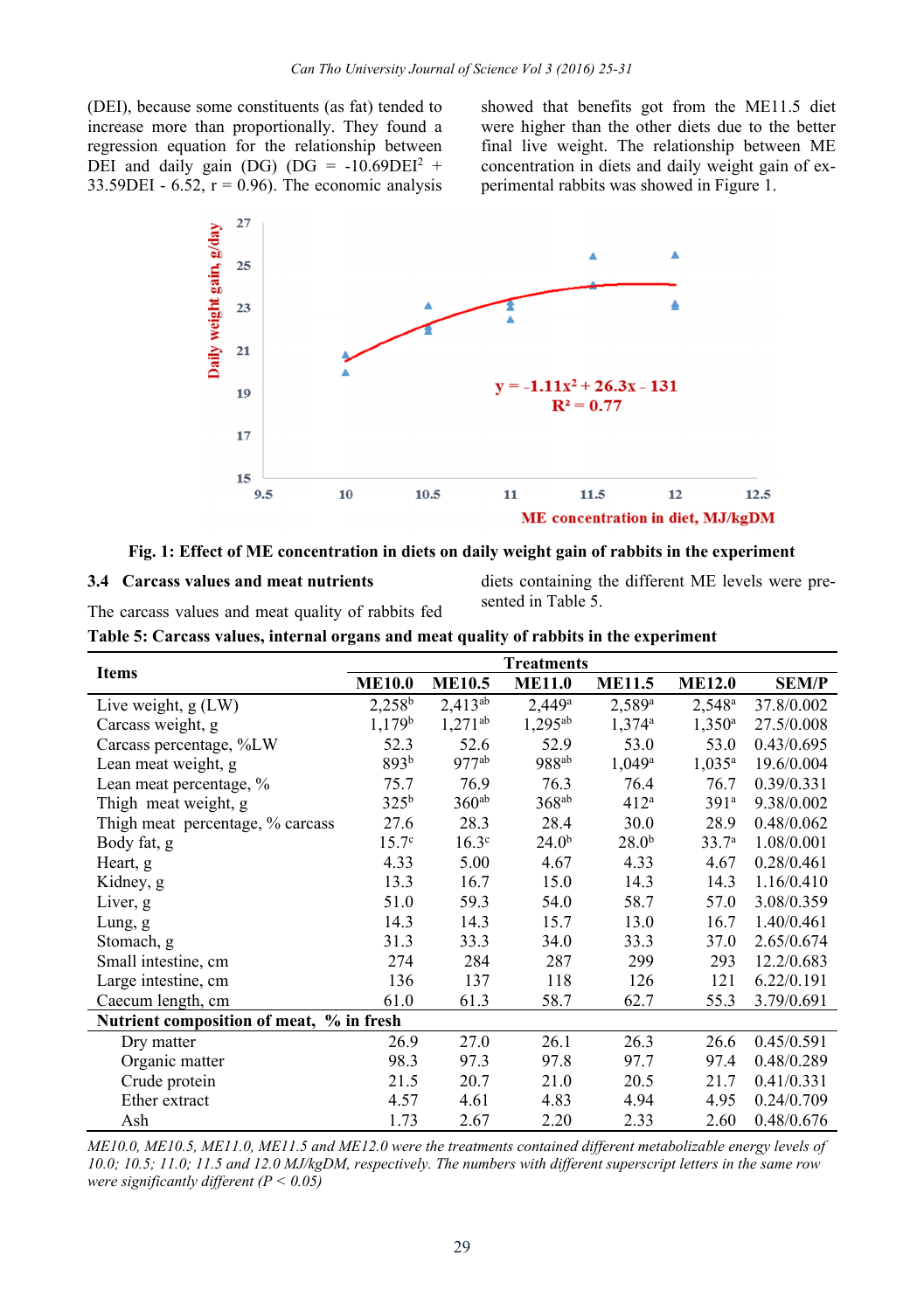The carcass, lean meat and thigh meat weight were significantly different  $(P<0.05)$  among treatments with the highest values at the ME11.5 treatments being 1,374; 1,049 and 412g, respectively. However, carcass percentage was similar (P>0.05) among treatments and it was 52.3, 52.6, 52.9, 53.0 and 53.0 for the ME10.0, ME10.5, ME11.0, ME11.5 and ME12.0 treatments, respectively. It was similar to results of Gidenne *et al.* (1998) being from 54.6 to 56.8% for growing crossbred rabbit (New Zealand and Californian) fed different ratio of lignin and cellulose in the diets (0.2-0.8). The body fat was significantly increased (P<0.05) corresponding to increasing of ME concentration in the diets with the lowest value at ME10.0 treatment (15.7 g) and the highest value at the ME12.0 treatment (33.7 g). De Blas and Wiseman (2010) stated that increase energy in diets would enhance the fat retainability. The weight of internal organs of experimental rabbits including heart, kidney, liver, lung and stomach were similar (P>0.05) among the treatments. The dietary ME concentrations did not affect (P>0.05) on the nutrient composition of rabbit meat. Crude protein content of rabbit meat in the present experiment was from 20.5 to 21.7%, while this value was from 18.7 to 19.5% reported by Thu and Dong (2008) for local rabbits. Dietary ME levels did not appear to affect rabbits meat quality, however, improving FCR (De Blas and Wiseman, 2010). Carraro *et al.* (2007) did not observe any differences in rabbit meat quality after raising the starch levels from 120 to 180 g/kg in the diets.

#### **3.5 Nutrient digestion and nitrogen retention**

Nutrient intakes, digestible nutrients and nitrogen retention of experimental rabbits fed diets with different ME levels are presented in Table 6

| Table 6: Nutrient intakes, digestible nutrients and nitrogen retention of experimental rabbits |  |  |
|------------------------------------------------------------------------------------------------|--|--|
|                                                                                                |  |  |

| <b>Item</b>                       |                   | <b>SEM/P</b>  |               |                   |                   |            |
|-----------------------------------|-------------------|---------------|---------------|-------------------|-------------------|------------|
|                                   | <b>ME10.0</b>     | <b>ME10.5</b> | <b>ME11.0</b> | <b>ME11.5</b>     | <b>ME12.0</b>     |            |
| Intake, g/rabbit/day              |                   |               |               |                   |                   |            |
| DM                                | 55.7              | 58.3          | 61.1          | 59.5              | 58.6              | 2.79/0.733 |
| OM                                | 49.7              | 52.5          | 55.5          | 54.6              | 54.3              | 2.53/0.543 |
| CP                                | 10.5              | 11.1          | 11.6          | 11.2              | 11.2              | 0.52/0.689 |
| EE                                | 2.95              | 2.96          | 3.07          | 2.81              | 2.65              | 0.13/0.308 |
| CF                                | 10.9a             | 10.4ab        | 9.71ab        | 8.24bc            | 6.74c             | 0.46/0.001 |
| <b>NDF</b>                        | 26.3a             | 25.5a         | 24.6a         | 21.6ab            | 18.7b             | 1.15/0.005 |
| ADF                               | 17.1a             | 16.4ab        | 15.6ab        | 13.4bc            | 11.3c             | 0.73/0.001 |
| Ash                               | 5.98a             | 5.80a         | 5.66a         | 4.93ab            | 4.32 <sub>b</sub> | 0.26/0.006 |
| ME, MJ                            | 0.56 <sub>b</sub> | 0.61ab        | 0.67ab        | 0.68ab            | 0.70a             | 0.03/0.044 |
| Digestible nutrient, g/rabbit/day |                   |               |               |                   |                   |            |
| DM                                | 39.9              | 42.8          | 45.4          | 44.6              | 43.6              | 2.09/0.437 |
| <b>OM</b>                         | 35.8              | 38.6          | 41.3          | 41.0              | 40.5              | 1.89/0.283 |
| CP                                | 7.65              | 8.47          | 9.06          | 8.91              | 8.92              | 0.42/0.195 |
| EE                                | 2.41              | 2.43          | 2.59          | 2.38              | 2.21              | 0.10/0.187 |
| CF                                | 3.46a             | 3.50a         | 3.37ab        | 3.07 <sub>b</sub> | 2.27c             | 0.07/0.001 |
| <b>NDF</b>                        | 14.5a             | 14.5a         | 14.2a         | 12.7ab            | 10.4 <sub>b</sub> | 0.76/0.016 |
| ADF                               | 7.45a             | 7.53a         | 7.46a         | 6.58ab            | 5.27b             | 0.42/0.016 |
| Nitrogen balance                  |                   |               |               |                   |                   |            |
| NI, g/rabbit/day                  | 1.68              | 1.77          | 1.85          | 1.80              | 1.80              | 0.08/0.689 |
| NR g/rabbit/day                   | 1.04              | 1.17          | 1.26          | 1.23              | 1.24              | 0.08/0.326 |
| NI, $g/kgW0.75$                   | 1.21              | 1.24          | 1.27          | 1.16              | 1.19              | 0.05/0.483 |
| NR, g/kgW0.75                     | 0.86 <sub>b</sub> | 0.94ab        | 0.99ab        | 1.06a             | 1.04ab            | 0.04/0.040 |
| NR/NI, %                          | 61.5              | 65.7          | 68.1          | 68.6              | 68.7              | 2.39/0.243 |

*NI: nitrogen intake, NR: nitrogen retention, ME10.0, ME10.5, ME11.0, ME11.5 and ME12.0 were the treatments contained different metabolizable energy levels of 10.0; 10.5; 11.0; 11.5 and 12.0 MJ/kgDM, respectively. The numbers with different superscript letters in the same row were significantly different (P < 0.05)* 

Nutrient intakes of growing Californian rabbits at 12 weeks of age were similar pattern of the whole experiment. The digestible DM, OM and CP were not significantly different (P>0.05) among treatments being 39.9-45.4, 35.8-41.3 and 7.65-9.06 g/rabbit/day, respectively. The digestible CF, NDF

and ADF were significantly different  $(P<0.05)$  with the highest values at the ME10.5 treatment being 3.50, 14.5 and 7.53 g/rabbit/day, respectively, and the lowest values at the ME12.0 treatment being 2.27, 10.4 and 5.27 g/rabbit/day, respectively. The results of digestible CP in the present trial were